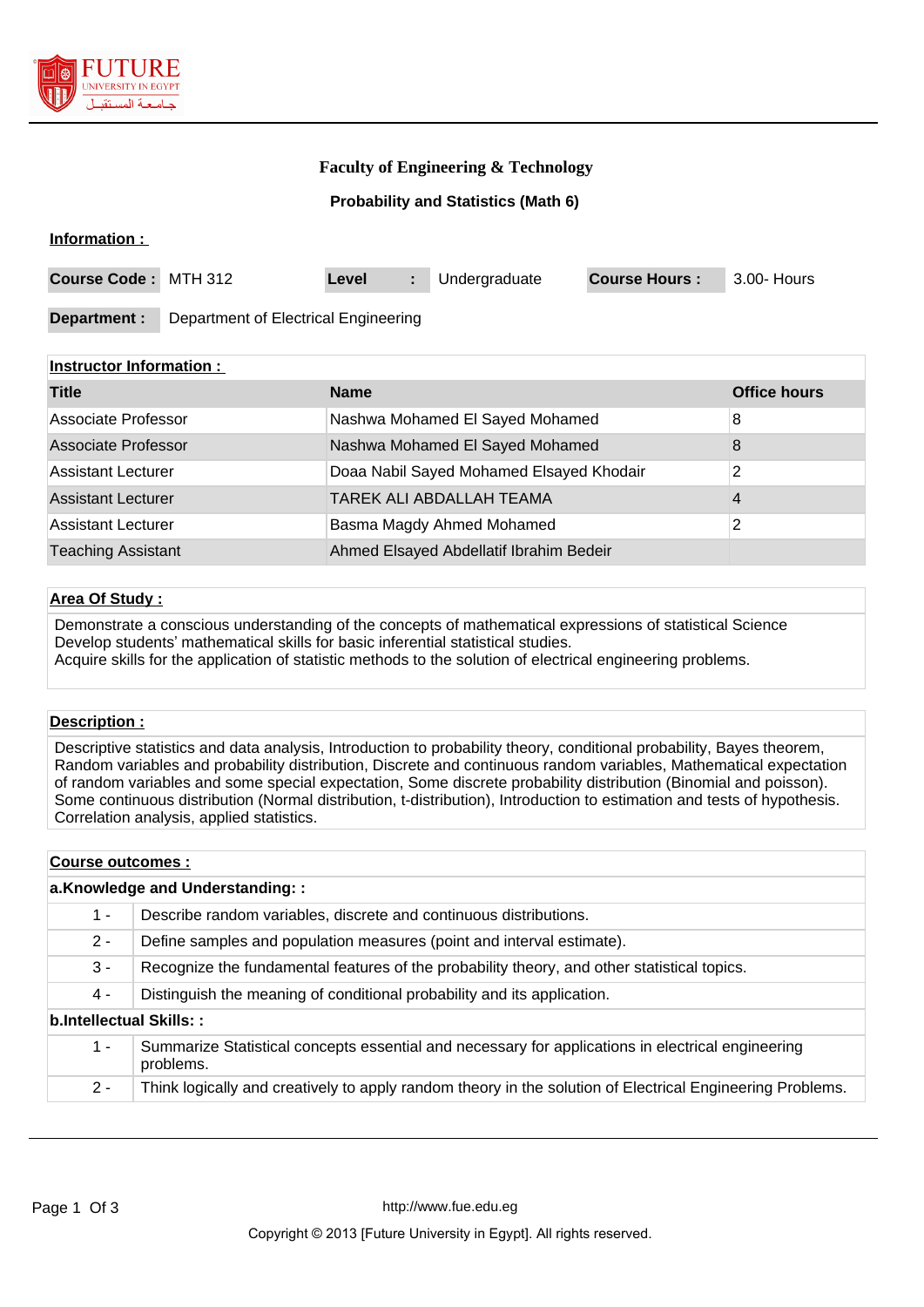

| $3 -$                                  | Analyze the appropriate method for the solutions of statistical engineering problems using convenient<br>methods. |  |  |
|----------------------------------------|-------------------------------------------------------------------------------------------------------------------|--|--|
| c. Professional and Practical Skills:: |                                                                                                                   |  |  |
| $1 -$                                  | Use the different data to obtain objective conclusions.                                                           |  |  |
| $2 -$                                  | Apply a mathematical technique to solve electrical engineering problems.                                          |  |  |
| d. General and Transferable Skills::   |                                                                                                                   |  |  |
| 1 -                                    | Communicate effectively.                                                                                          |  |  |
| $2 -$                                  | Effectively manage tasks, time and resources                                                                      |  |  |

# **Course Topic And Contents :**

| <b>Topic</b>                                                                                 | No. of hours Lecture |   | <b>Tutorial / Practical</b> |
|----------------------------------------------------------------------------------------------|----------------------|---|-----------------------------|
| Descriptive statistics and data analysis. Definitions and concepts.                          | 10                   | 6 | 4                           |
| Probability<br>Introduction to probability theory, conditional probability, Bayes<br>theorem | 10                   | 6 | 4                           |
| Random variables and probability distribution: Discrete and<br>continuous random variables   | 10                   | 6 | 4                           |
| Mathematical expectation of random variables and some special<br>expectation.                | 10                   | 6 | 4                           |
| Some discrete probability distribution (Binomial and Poisson).                               | 10                   | 6 | 4                           |
| Some continuous distribution (Normal distribution).                                          | 10                   | 6 | 4                           |
| Introduction to Estimation and Tests of Hypothesis                                           | 10                   | 6 | 4                           |
| Correlation analysis                                                                         | 5                    | 3 | 2                           |

# **Teaching And Learning Methodologies :**

| Interactive Lecture    |
|------------------------|
| <b>Discussion</b>      |
| Problem-based Learning |
| Report                 |

| <b>Course Assessment:</b>    |                          |                   |                                                       |  |
|------------------------------|--------------------------|-------------------|-------------------------------------------------------|--|
| <b>Methods of assessment</b> | <b>Relative weight %</b> | Week No           | <b>Assess What</b>                                    |  |
| Assignment                   | 10.00                    |                   | To assess lecture material comprehension              |  |
| Final Exam                   | 40.00                    | 16                | To assess understanding and problem<br>solving skills |  |
| Mid-Exam I                   | 15.00                    |                   | To assess understanding and problem<br>solving skills |  |
| Mid- Exam II                 | 15.00                    | $12 \overline{ }$ | To assess understanding and problem<br>solving skills |  |
| Quizzes                      | 10.00                    | 2                 |                                                       |  |
|                              |                          |                   |                                                       |  |